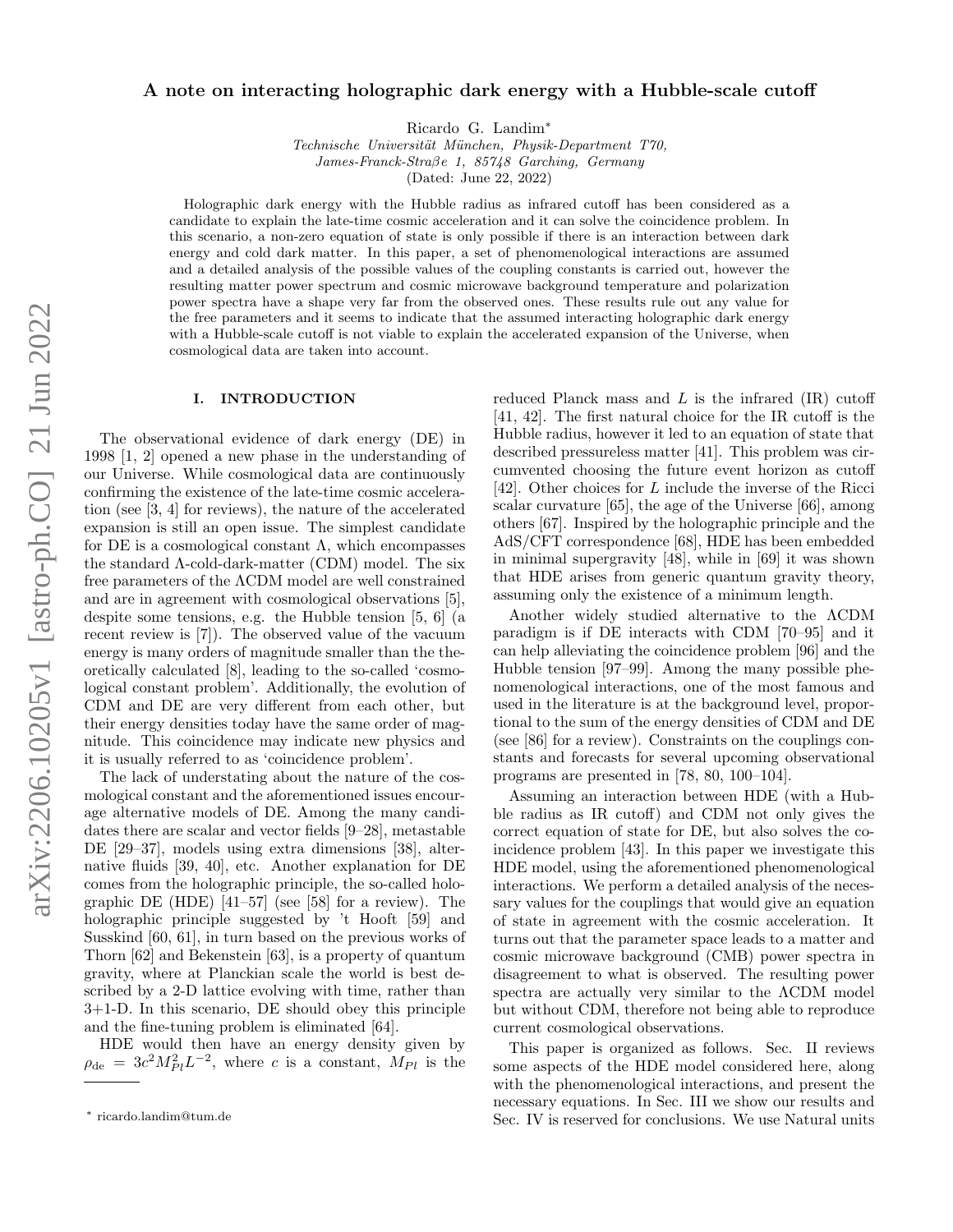$(c = \hbar = 1)$  throughout the text.

## <span id="page-1-0"></span>II. HOLOGRAPHIC DARK ENERGY

When the Hubble scale is considered as IR cutoff  $L^{-1} = H$ , the energy density for DE is  $\rho_{\rm de} = 3c^2 M_{Pl}^2 H^2$ , while for CDM the energy density becomes  $\rho_{dm} = 3(1$  $c^2$ ) $M_{Pl}^2H^2$ , where the first Friedmann equation for a spatially flat Universe was used, safely ignoring radiation and visible matter. The ratio  $r \equiv \rho_{dm}/\rho_{de}$  is thus  $r = (1 - c^2)/c^2$  [\[43\]](#page-5-21). When there is an interaction between DE and CDM the total energy momentum tensor is still conserved, however not anymore for the individual components. The continuity equations are

$$
\dot{\rho}_{\rm dm} + 3H\rho_{\rm dm} = Q\,,\tag{1}
$$

$$
\dot{\rho}_{de} + 3H(1+w)\rho_{de} = -Q, \qquad (2)
$$

where  $w$  is the constant DE equation of state and a dot represents a time derivative. We take the phenomenological interaction  $Q = H(\lambda_1 \rho_{dm} + \lambda_2 \rho_{de})$  [\[105\]](#page-6-9), where  $\lambda_1$ and  $\lambda_2$  are constants.

Using the expression for  $\rho_{de}$  into Eq. [\(2\)](#page-1-1) the equation of state is determined

<span id="page-1-2"></span>
$$
w = -\frac{1}{3}\left(\lambda_1 + \frac{\lambda_2}{r}\right)(1+r). \tag{3}
$$

This means that the equation of state is no longer a free parameter, as it is usual in other interacting DE models. When the coupling constants are zero, a pressureless fluid is recovered, as originally found in [\[41\]](#page-5-4).

The evolution of  $r$  will represent if the coincidence problem can be solved. Using the continuity equations, along with the phenomenological interactions, and the second Friedmann equation  $H/H^2 = -3/2(1+w/(1+r)),$ its evolution equation is given by

$$
\frac{\dot{r}}{H} = -3r + \lambda_1 r + \frac{\lambda_2}{r} + 3(1+w)r + \lambda_1 r^2 + \lambda_2.
$$
 (4)

Now inserting the DE equation of state [\(3\)](#page-1-2) into the equation above, the result is  $\dot{r} = 0$ , which means that the ratio  $\rho_{dm}/\rho_{de}$  is always constant  $r = r_0$ . These results were found in [\[43\]](#page-5-21) for  $\lambda_1 = 0$  and  $\lambda_2 \neq 0$ , although it holds in this more general case. Therefore, the equation of state is constant and depends on the coupling constants, given that the ratio  $r$  is well known. In order for  $w$  not to be zero, the coupling constants should not be very small. The constant  $c$  is also completely determined by the ratio  $r_0$ , through  $c^2 = (1 + r_0)^{-1}$ .

We can solve the corresponding continuity equations, which give the energy density for CDM and DE, respectively,

$$
\rho_{\rm dm} = \rho_{\rm dm,0} a^{-3 + \lambda_1 + \frac{\lambda_2}{r_0}},\tag{5}
$$

$$
\rho_{\rm de} = \rho_{\rm de,0} a^{-3 + \lambda_1 + \frac{\lambda_2}{r_0}}.
$$
\n(6)

Both CDM and DE present the same background evolution, with an effective equation of state  $w_{\text{de}}^{\text{eff}} = w_{\text{dm}}^{\text{eff}} =$  $-1/3(\lambda_1 + \lambda_2/r_0)$ , thus leading to the constant ratio r at all times. This already poses a problem in the description, because both fluids will have the same evolution, therefore they both describe either CDM (with  $\lambda_1 = \lambda_2 \simeq 0$ ) or DE ( $w_{\text{de}}^{\text{eff}} < -1/3$ ). The first scenario is what Hsu found [\[41\]](#page-5-4) and the second one is the incentive to add an interaction in the first place. However, if both fluids describe DE then we would have a Universe without CDM, which is ruled out by observations. We will return to this point in a moment.

<span id="page-1-1"></span>The accelerated expansion can only be achieved if both couplings are not very small, as it is depicted in Fig. [1.](#page-1-3) One may wonder if such relatively large couplings are in agreement with observations, since in other models the couplings are small [\[83\]](#page-6-10). This issue is investigated as follows.

Although HDE is an effective description for the cosmological constant, the perturbation of the energy density is non-zero, in contrast to ΛCDM. The perturbation is  $\delta_{\rm de} = 2\delta H/H$ , where the perturbation in the Hubble rate is given by  $\delta H = k v_T / 3 + h / 6$  [\[106\]](#page-6-11). We can use the full set of linear order perturbation equations for CDM and DE to investigate the CDM behavior. In the synchronous gauge they are [\[78,](#page-6-5) [104,](#page-6-8) [106–](#page-6-11)[108\]](#page-6-12)

<span id="page-1-3"></span>

FIG. 1: Effective equation of state for DE as a function of the coupling constants. The accelerated expansion of the Universe may happen for relatively large couplings. If  $\lambda_1 = 0$ , then  $\lambda_2$  should be considerably larger than 1.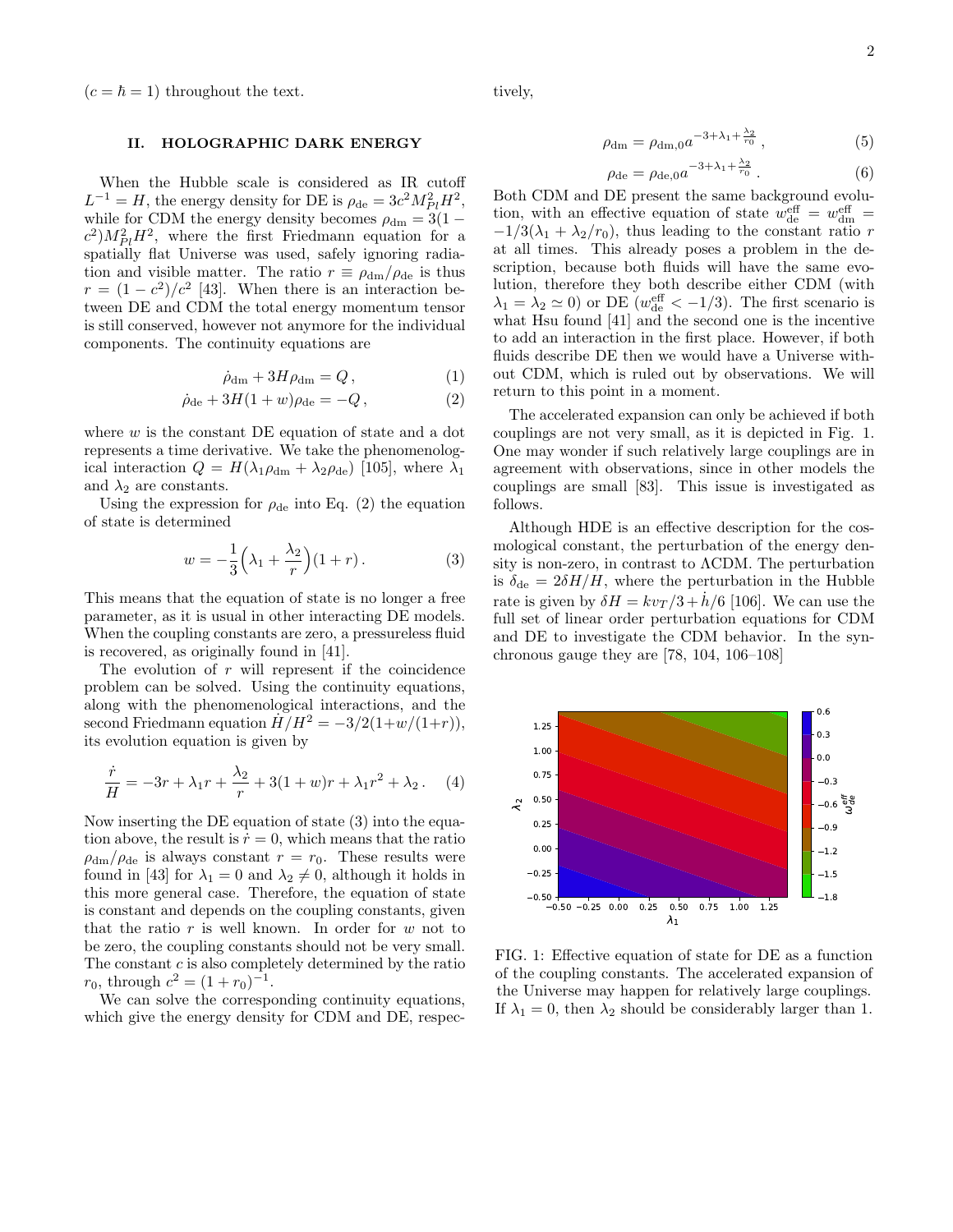$$
\dot{\delta}_{\rm dm} = -\theta_{\rm dm} - \frac{\dot{h}}{2} + \mathcal{H}\lambda_2 \frac{\rho_{\rm de,0}}{\rho_{\rm dm,0}} (\delta_{\rm de} - \delta_{\rm dm}) + \left(\lambda_1 + \lambda_2 \frac{\rho_{\rm de,0}}{\rho_{\rm dm,0}}\right) \left(\frac{k v_T}{3} + \frac{\dot{h}}{6}\right),\tag{7}
$$

$$
\dot{\theta}_{\rm dm} = -\mathcal{H}\theta_{\rm dm} - \left(\lambda_1 + \lambda_2 \frac{\rho_{\rm de,0}}{\rho_{\rm dm,0}}\right) \mathcal{H}\theta_{\rm dm},\tag{8}
$$

$$
\dot{\delta}_{\text{de}} = -(1+w)\left(\theta_{\text{de}} + \frac{\dot{h}}{2}\right) - 3\mathcal{H}(1-w)\delta_{\text{de}} + \mathcal{H}\lambda_1 \frac{\rho_{\text{dm},0}}{\rho_{\text{de},0}} (\delta_{\text{de}} - \delta_{\text{dm}}) \n- 3\mathcal{H}(1-w)\left[3(1+w) + \lambda_1 \frac{\rho_{\text{dm},0}}{\rho_{\text{de},0}} + \lambda_2\right] \frac{\mathcal{H}\theta_{\text{de}}}{k^2} - \left(\lambda_1 \frac{\rho_{\text{dm},0}}{\rho_{\text{de},0}} + \lambda_2\right) \left(\frac{kv_T}{3} + \frac{\dot{h}}{6}\right),
$$
\n(9)

$$
\dot{\theta}_{\text{de}} = 2\mathcal{H}\theta_{\text{de}} \left[ 1 + \frac{1}{1+w} \left( \lambda_1 \frac{\rho_{\text{dm},0}}{\rho_{\text{de},0}} + \lambda_2 \right) \right] + \frac{k^2}{1+w} \delta_{\text{de}} \,, \tag{10}
$$

where the adiabatic sound speed is assumed to be  $w$ , the DE effective sound speed is one and the center of mass velocity for the total fluid  $v<sub>T</sub>$  is defined as [\[106\]](#page-6-11)

$$
(1 + w_T)v_T = \sum_a (1 + w_a)\Omega_a v_a.
$$
 (11)

The DE equation of state w is given by Eq.  $(3)$  with constant r.

In the synchronous gauge, the adiabatic initial conditions for CDM and DE are [\[105,](#page-6-9) [109\]](#page-6-13)

$$
\delta_{\text{de}}^{(i)} = \delta_{\text{dm}}^{(i)} = \frac{3}{4} \delta_r^{(i)} \left( 1 - \frac{\lambda_1}{3} - \frac{\lambda_2}{3} \frac{1}{r_0} \right), \tag{12}
$$

$$
v_{\rm de}^{(i)} = v_r^{(i)}\,,\tag{13}
$$

where the index 'r' represents radiation. The equations for the other species remain as they are in the ΛCDM model. Finally, a comoving frame where the CDM velocity is zero is chosen in order to fix the residual freedom of the synchronous gauge.

### <span id="page-2-0"></span>III. RESULTS

We implemented the background and perturbation equations in a modified version of CLASS [\[99,](#page-6-3) [110\]](#page-6-14).

We have extensively investigated the parameter space, and illustrative matter and CMB power spectra are shown in Figures [2](#page-2-1) and [3,](#page-3-1) where we chose two different set of values for  $\lambda_1$  and  $\lambda_2$  and plot also the case for  $\Lambda$ CDM. Independent of the chosen values for the couplings, the power spectra are very different from ΛCDM.

Several experiments have measured the CMB power spectrum since 1992, e.g. COBE [\[111\]](#page-6-15), TOCO [\[112\]](#page-6-16), DASI [\[113\]](#page-7-0), Boomerang [\[114\]](#page-7-1), MAXIMA [\[115\]](#page-7-2), WMAP [\[116,](#page-7-3) [117\]](#page-7-4), and more recently Planck [\[118\]](#page-7-5). All of these experiments constrained very well the CMB power spectrum, which is in agreement with the ΛCDM model. Therefore, a deviation from the observed power spectrum, like the ones shown in Fig. [3,](#page-3-1) is very disfavored. The same conclusion can be drawn for the matter

<span id="page-2-1"></span>

FIG. 2: Linear matter power spectrum at  $z = 0$  for two sets of representative values for  $\lambda_1$  and  $\lambda_2$ , and  $\Lambda$ CDM. The usual cosmological parameters were fixed to the

Planck 2018 best-fit values.

power spectrum. The matter power spectrum is well constrained by latest observations, e.g. Planck 2018 CMB data [\[118\]](#page-7-5), DES Year 1 cosmic shear [\[119\]](#page-7-6), and SDSS galaxy and Ly  $\alpha$  clustering [\[120](#page-7-7)[–123\]](#page-7-8). Thus all choices of couplings are completely excluded from current observations.

A situation where the couplings are large enough to produce the cosmic acceleration leads to a Universe without CDM, as pointed out before. In order to compare the scenarios, we show in Fig. [4](#page-3-2) the power spectra for the case  $\lambda_1 = \lambda_2 = 0.6$  along with  $\Lambda$ CDM without CDM. We see that the power spectra are very similar to each other, although not identical, because of the different DE equation of state and perturbation equations. In this case, the CMB power spectrum has all peaks increased, when compared to the one for ΛCDM, due to the absence of CDM, while the third peak is smaller than the second one. On the other hand, the matter power spectrum is reduced mainly on small scales due to the absence of CDM.

In order to confirm our findings we used data from Planck 2018 to try to constrain the cosmological parameters along with the two couplings. We took the CMB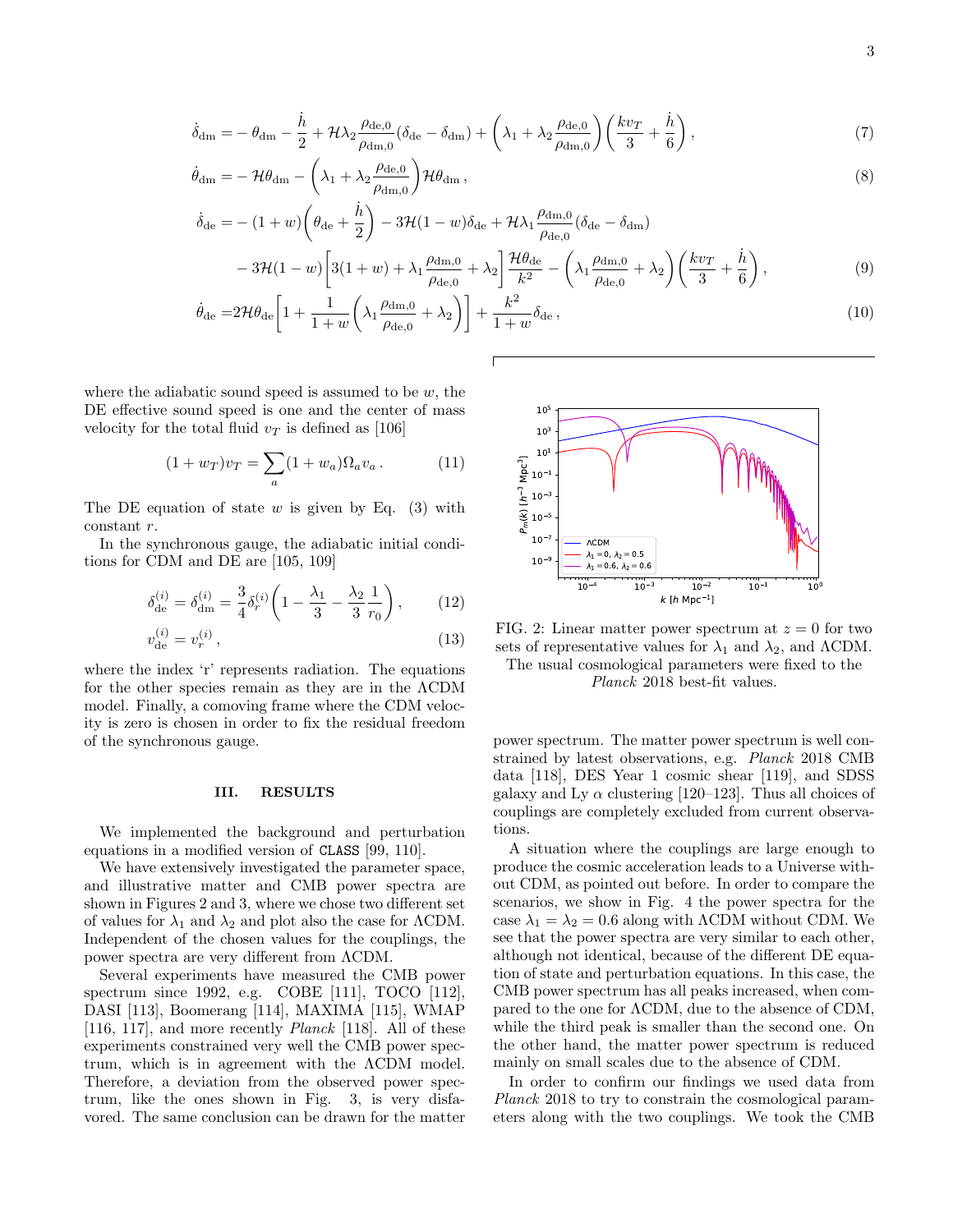<span id="page-3-1"></span>

FIG. 3: Dimensionless CMB temperature (top left), polarization (top right) and cross (bottom) power spectra. Two sets of representative values for  $\lambda_1$  and  $\lambda_2$  were taken, while the other cosmological parameters were fixed to the Planck 2018 best-fit values. A comparison with ΛCDM is also shown.

<span id="page-3-2"></span>

FIG. 4: Linear matter power spectrum (left) and dimensionless CMB temperature (right) power spectrum, for  $\lambda_1 = \lambda_2 = 0.6$ , ΛCDM, and ΛCDM without CDM. The other cosmological parameters were fixed to the *Planck* 2018 best-fit values.

high- $\ell$  and low- $\ell$  temperature and polarization power spectra (TT, TE, EE) [\[124\]](#page-7-9) and lensing measurements [\[125\]](#page-7-10) and used MontePython [\[126,](#page-7-11) [127\]](#page-7-12). However, it was not possible to find viable values for the parameters that would reproduce current observations, as it was expected from the discussion above.

### <span id="page-3-0"></span>IV. CONCLUSIONS

In this paper we investigated an interacting HDE model with the Hubble-scale as the IR cutoff. We assumed that the interaction between CDM and DE is driven by the sum of the energy densities of both species,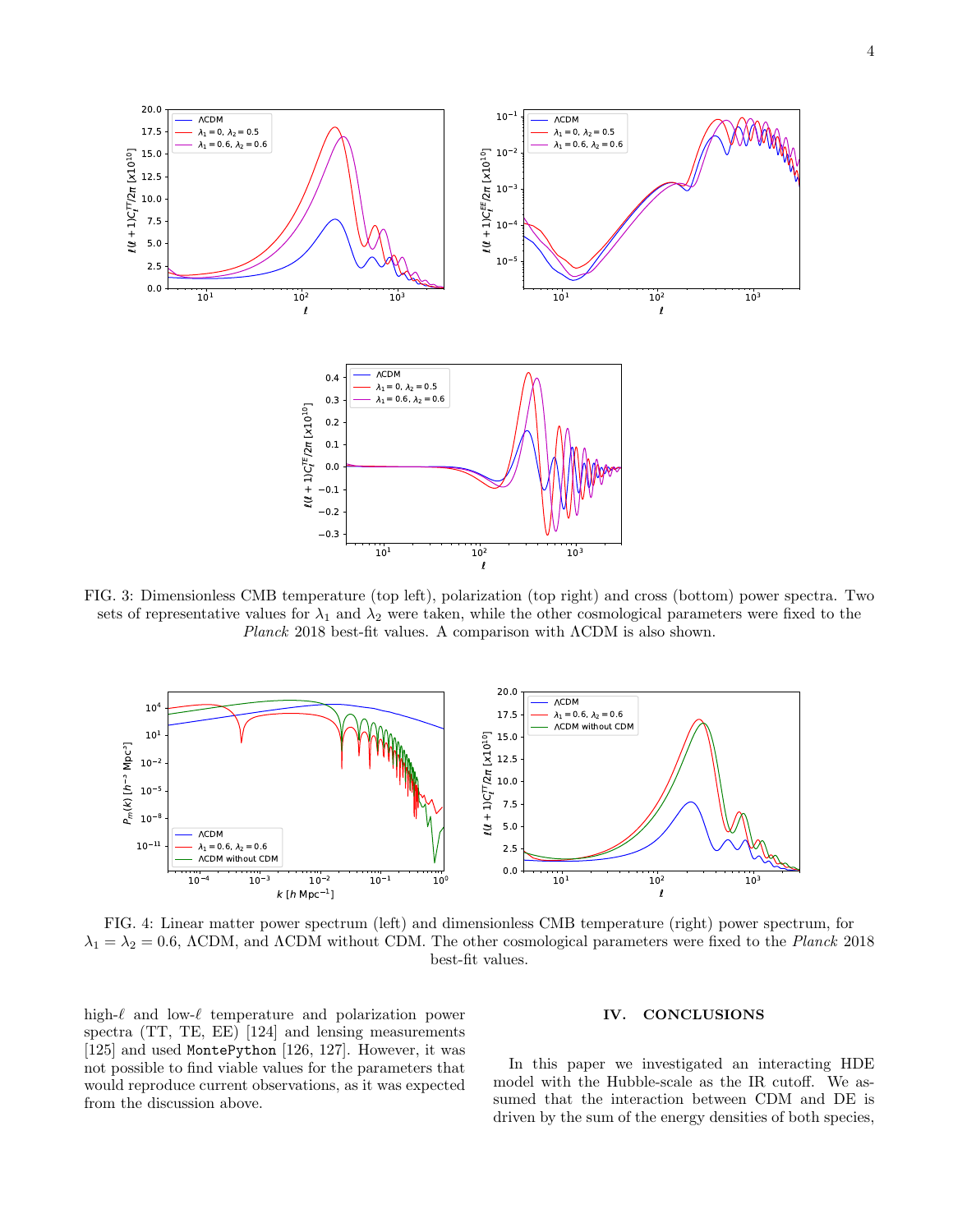with constant coupling constants. The evolution of the energy density for both components of the dark sector is the same, leading to a always constant ratio  $\rho_{dm}/\rho_{de}$ and solving the coincidence problem. However, an analysis of possible values for the couplings that would lead to the cosmic acceleration shows that the corresponding CMB and matter power spectra are very different from the ΛCDM model. Hence, this is in disagreement with cosmological observations, indicating that the assumed interacting HDE is not viable to describe the current phase of accelerated expansion of the Universe.

We should point out that the results presented here are

- <span id="page-4-0"></span>[1] S. Perlmutter et al. Measurements of Omega and Lambda from 42 high redshift supernovae. Astrophys. J., 517:565–586, 1999.
- <span id="page-4-1"></span>[2] A. G. Riess et al. Observational evidence from supernovae for an accelerating universe and a cosmological constant. Astron. J., 116:1009–1038, 1998.
- <span id="page-4-2"></span>[3] E. J. Copeland, M. Sami, and S. Tsujikawa. Dynamics of dark energy. Int. J. Mod. Phys., D15:1753–1936, 2006.
- <span id="page-4-3"></span>[4] R.L. Workman et al. Review of Particle Physics. Prog. Theor. Exp. Phys., 083C01, 2022.
- <span id="page-4-4"></span>[5] N. Aghanim et al. Planck 2018 results. VI. Cosmological parameters. Astron. Astrophys., 641:A6, 2020.
- <span id="page-4-5"></span>[6] Adam G. Riess et al. A Comprehensive Measurement of the Local Value of the Hubble Constant with 1 km/s/Mpc Uncertainty from the Hubble Space Telescope and the SH0ES Team. 12 2021.
- <span id="page-4-6"></span>[7] Eleonora Di Valentino, Olga Mena, Supriya Pan, Luca Visinelli, Weiqiang Yang, Alessandro Melchiorri, David F. Mota, Adam G. Riess, and Joseph Silk. In the realm of the Hubble tension—a review of solutions. Class. Quant. Grav., 38(15):153001, 2021.
- <span id="page-4-7"></span>[8] S. Weinberg. The Cosmological Constant Problem. Rev. Mod. Phys., 61:1–23, 1989.
- <span id="page-4-8"></span>[9] P. J. E. Peebles and B. Ratra. Cosmology with a Time Variable Cosmological Constant. Astrophys. J., 325:L17, 1988.
- [10] B. Ratra and P. J. E. Peebles. Cosmological Consequences of a Rolling Homogeneous Scalar Field. Phys. Rev., D37:3406, 1988.
- [11] J. A. Frieman, C. T. Hill, and R. Watkins. Late time cosmological phase transitions. 1. Particle physics models and cosmic evolution. Phys. Rev., D46:1226–1238, 1992.
- [12] J. A. Frieman, C. T. Hill, A. Stebbins, and I. Waga. Cosmology with ultralight pseudo Nambu-Goldstone bosons. Phys. Rev. Lett., 75:2077, 1995.
- [13] R. R. Caldwell, R. Dave, and P. J. Steinhardt. Cosmological imprint of an energy component with general equation of state. Phys. Rev. Lett., 80:1582, 1998.
- [14] T. Padmanabhan. Accelerated expansion of the universe driven by tachyonic matter. Phys. Rev., D66:021301, 2002.
- [15] J. S. Bagla, H. K. Jassal, and T. Padmanabhan. Cosmology with tachyon field as dark energy. Phys. Rev., D67:063504, 2003.

valid for a constant  $c^2$ . A time varying c changes the DE equation of state and may lead to different conclusions, but it is beyond the scope of the present work.

### ACKNOWLEDGMENTS

R.G.L. thanks Matteo Lucca for useful comments and the Group T70 at the Physics Department for the hospitality, while this work was in progress.

- [16] C. Armendariz-Picon, V. F. Mukhanov, and P. J. Steinhardt. A Dynamical solution to the problem of a small cosmological constant and late time cosmic acceleration. Phys. Rev. Lett., 85:4438–4441, 2000.
- [17] P. Brax and J. Martin. Quintessence and supergravity. Phys. Lett., B468:40–45, 1999.
- [18] E. J. Copeland, N. J. Nunes, and F. Rosati. Quintessence models in supergravity. Phys. Rev., D62:123503, 2000.
- [19] S. Vagnozzi, S. Dhawan, M. Gerbino, K. Freese, A. Goobar, and O. Mena. Constraints on the sum of the neutrino masses in dynamical dark energy models with  $w(z) > -1$  are tighter than those obtained in  $\Lambda$ CDM. Phys. Rev., D98(8):083501, 2018.
- [20] T. Koivisto and D. F. Mota. Vector Field Models of Inflation and Dark Energy. JCAP, 0808:021, 2008.
- [21] K. Bamba and S. D. Odintsov. Inflation and late-time cosmic acceleration in non-minimal Maxwell- $F(R)$  gravity and the generation of large-scale magnetic fields. JCAP, 0804:024, 2008.
- [22] V. Emelyanov and F. R. Klinkhamer. Possible solution to the main cosmological constant problem. Phys. Rev., D85:103508, 2012.
- [23] V. Emelyanov and F. R. Klinkhamer. Reconsidering a higher-spin-field solution to the main cosmological constant problem. Phys. Rev., D85:063522, 2012.
- [24] V. Emelyanov and F. R. Klinkhamer. Vector-field model with compensated cosmological constant and radiation-dominated FRW phase. Int. J. Mod. Phys., D21:1250025, 2012.
- [25] S. Kouwn, P. Oh, and C.-G. Park. Massive Photon and Dark Energy. Phys. Rev., D93(8):083012, 2016.
- [26] R. C. G. Landim. Cosmological tracking solution and the Super-Higgs mechanism. Eur. Phys. J., C76(8):430, 2016.
- [27] R. C. G. Landim. Dynamical analysis for a vector-like dark energy. Eur. Phys. J., C76:480, 2016.
- <span id="page-4-9"></span>[28] Aritra Banerjee, Haiying Cai, Lavinia Heisenberg, Eoin Ó. Colgáin, M. M. Sheikh-Jabbari, and Tao Yang. Hubble sinks in the low-redshift swampland. Phys. Rev. D, 103(8):L081305, 2021.
- <span id="page-4-10"></span>[29] M.k Szydlowski, A. Stachowski, and K. Urbanowski. Quantum mechanical look at the radioactive-like decay of metastable dark energy. Eur. Phys. J., C77(12):902, 2017.
- [30] A. Stachowski, M. Szydlowski, and . Urbanowski. Cos-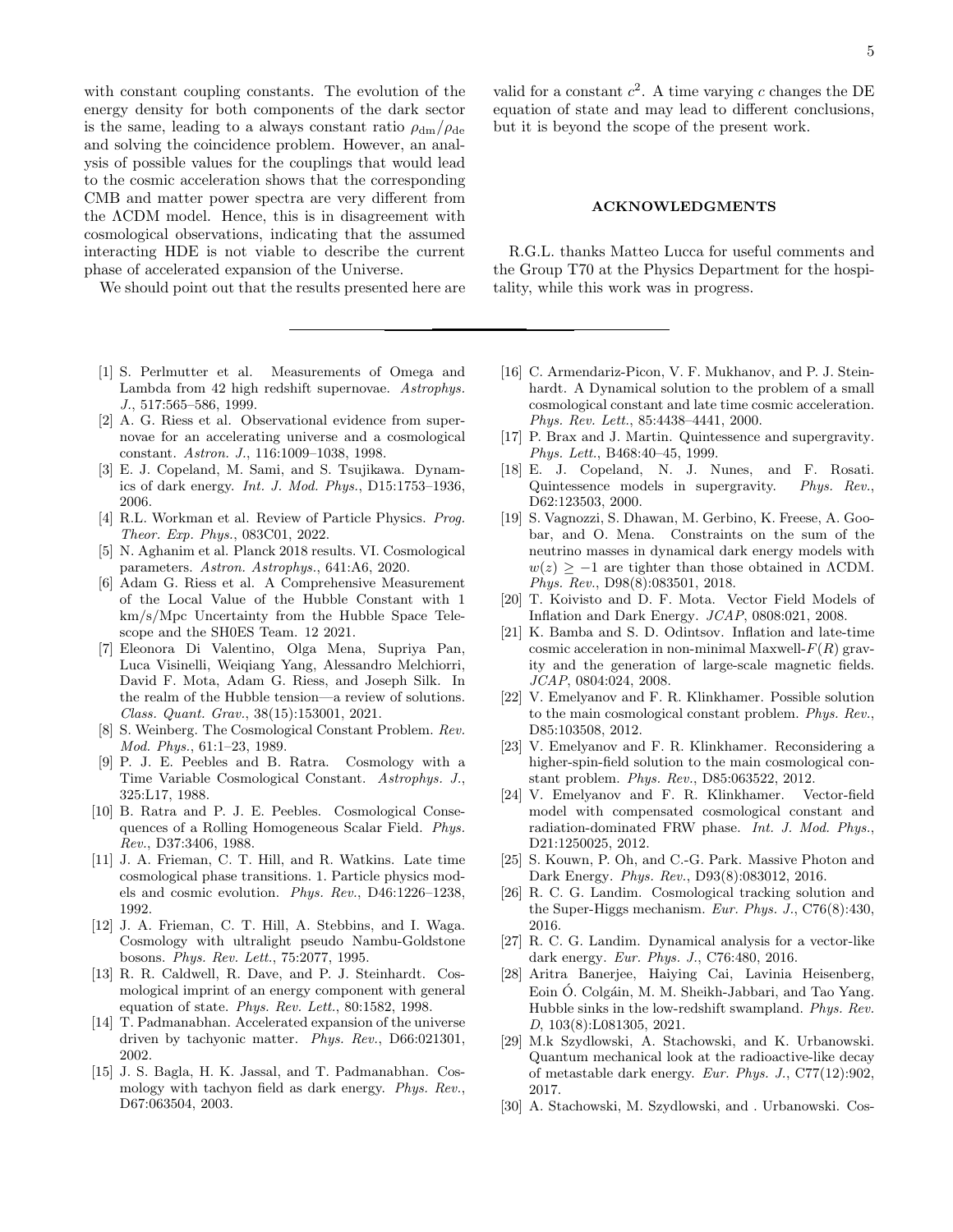mological implications of the transition from the false vacuum to the true vacuum state. Eur. Phys. J., C77(6):357, 2017.

- [31] D. Stojkovic, G. D. Starkman, and R. Matsuo. Dark energy, the colored anti-de Sitter vacuum, and LHC phenomenology. Phys. Rev., D77:063006, 2008.
- [32] E. Greenwood, E. Halstead, R. Poltis, and D. Stojkovic. Dark energy, the electroweak vacua and collider phenomenology. Phys. Rev., D79:103003, 2009.
- [33] E. Abdalla, L. L. Graef, and B. Wang. A Model for Dark Energy decay. Phys. Lett., B726:786–790, 2013.
- [34] A. Shafieloo, D. K. Hazra, V. Sahni, and A. A. Starobinsky. Metastable Dark Energy with Radioactive-like Decay. Mon. Not. Roy. Astron. Soc., 473:2760–2770, 2018.
- [35] R. G. Landim and E. Abdalla. Metastable dark energy. Phys. Lett. B., 764:271, 2017.
- [36] Ricardo G. Landim. Dark energy, scalar singlet dark matter and the Higgs portal. Mod. Phys. Lett., A33(15):1850087, 2018.
- <span id="page-5-0"></span>[37] Ricardo G. Landim, Rafael J. F. Marcondes, Fabrízio F. Bernardi, and Elcio Abdalla. Interacting Dark Energy in the Dark  $SU(2)_R$  Model. *Braz. J. Phys.*, 48(4):364– 369, 2018.
- <span id="page-5-1"></span>[38] G. Dvali, G. Gabadadze, and M. Porrati. 4D Gravity on a Brane in 5D Minkowski Space. Phys. Lett. B, 485:208, 2000.
- <span id="page-5-2"></span>[39] Ricardo G. Landim. Fractional dark energy. Phys. Rev. D, 103(8):083511, 2021.
- <span id="page-5-3"></span>[40] Ricardo G. Landim. Fractional dark energy: Phantom behavior and negative absolute temperature. Phys. Rev. D, 104(10):103508, 2021.
- <span id="page-5-4"></span>[41] S. D. H. Hsu. Entropy bounds and dark energy. *Phys.* Lett., B594:13–16, 2004.
- <span id="page-5-13"></span>[42] M. Li. A model of holographic dark energy. Phys. Lett., B603:1, 2004.
- <span id="page-5-21"></span>[43] D. Pavon and W. Zimdahl. Holographic dark energy and cosmic coincidence. Phys. Lett., B628:206–210, 2005.
- [44] B. Wang, Y.-G. Gong, and E. Abdalla. Transition of the dark energy equation of state in an interacting holographic dark energy model. Phys. Lett., B624:141–146, 2005.
- [45] B. Wang, Y. Gong, and E. Abdalla. Thermodynamics of an accelerated expanding universe. Phys. Rev., D74:083520, 2006.
- [46] B. Wang, C.-Y. Lin, and E. Abdalla. Constraints on the interacting holographic dark energy model. Phys. Lett., B637:357–361, 2006.
- [47] B. Wang, C.-Y. Lin, D. Pavon, and E. Abdalla. Thermodynamical description of the interaction between dark energy and dark matter. Phys. Lett., B662:1–6, 2008.
- <span id="page-5-18"></span>[48] R. C. G. Landim. Holographic dark energy from minimal supergravity. Int. J. Mod. Phys., D25(4):1650050, 2016.
- [49] M. Li, X.-D. Li, S. Wang, and X. Zhang. Holographic dark energy models: A comparison from the latest observational data. JCAP, 0906:036, 2009.
- [50] M. Li, X.-D. Li, S. Wang, Y. Wang, and X. Zhang. Probing interaction and spatial curvature in the holographic dark energy model. JCAP, 0912:014, 2009.
- [51] M. Li, X.-D. Li, S. Wang, and Y. Wang. Dark Energy. Commun. Theor. Phys., 56:525–604, 2011.
- [52] Emmanuel N. Saridakis. Ricci-Gauss-Bonnet holographic dark energy. Phys. Rev. D, 97(6):064035, 2018.
- [53] A. Al Mamon. Reconstruction of interaction rate

in holographic dark energy model with Hubble horizon as the infrared cut-off. Int. J. Mod. Phys., D<sub>26</sub>(11):1750136, 2017.

- [54] A. Mukherjee. Reconstruction of interaction rate in Holographic dark energy. JCAP, 1611:055, 2016.
- [55] L. Feng and X. Zhang. Revisit of the interacting holographic dark energy model after Planck 2015. JCAP, 1608(08):072, 2016.
- [56] R. Herrera, W. S. Hipolito-Ricaldi, and N. Videla. Instability in interacting dark sector: An appropriate Holographic Ricci dark energy model. JCAP, 1608:065, 2016.
- <span id="page-5-5"></span>[57] M. Forte. Holographik, the k-essential approach to interactive models with modified holographic Ricci dark energy. *Eur. Phys. J.*, C76(12):707, 2016.
- <span id="page-5-6"></span>[58] Shuang Wang, Yi Wang, and Miao Li. Holographic Dark Energy. Phys. Rept., 696:1–57, 2017.
- <span id="page-5-7"></span>[59] G. 't Hooft. Dimensional reduction in quantum gravity. In Salamfest 1993:0284-296, pages 0284–296, 1993.
- <span id="page-5-8"></span>[60] Leonard Susskind. Strings, black holes and Lorentz contraction. Phys. Rev. D, 49:6606–6611, 1994.
- <span id="page-5-9"></span>[61] L. Susskind. The World as a hologram. J. Math. Phys., 36:6377–6396, 1995.
- <span id="page-5-10"></span>[62] Charles B. Thorn. Reformulating string theory with the 1/N expansion. In The First International A.D. Sakharov Conference on Physics, 5 1991.
- <span id="page-5-11"></span>[63] J. D. Bekenstein. Entropy bounds and black hole remnants. Phys. Rev., D49:1912–1921, 1994.
- <span id="page-5-12"></span>[64] A. G. Cohen, D. B. Kaplan, and A. E. Nelson. Effective field theory, black holes, and the cosmological constant. Phys. Rev. Lett., 82:4971–4974, 1999.
- <span id="page-5-14"></span>[65] Changjun Gao, Fengquan Wu, Xuelei Chen, and You-Gen Shen. A Holographic Dark Energy Model from Ricci Scalar Curvature. Phys. Rev. D, 79:043511, 2009.
- <span id="page-5-15"></span>[66] Rong-Gen Cai. A Dark Energy Model Characterized by the Age of the Universe. Phys. Lett. B, 657:228–231, 2007.
- <span id="page-5-16"></span>[67] Emmanuel N. Saridakis. Barrow holographic dark energy. Phys. Rev. D, 102(12):123525, 2020.
- <span id="page-5-17"></span>[68] J. M. Maldacena. The Large N limit of superconformal field theories and supergravity. Int. J. Theor. Phys., 38:1113–1133, 1999. [Adv. Theor. Math. Phys.2,231(1998)].
- <span id="page-5-19"></span>[69] H. Nastase. Quantum gravity and the holographic dark energy cosmology. JHEP, 04:149, 2016.
- <span id="page-5-20"></span>[70] C. Wetterich. The Cosmon model for an asymptotically vanishing time dependent cosmological 'constant'. Astron. Astrophys., 301:321–328, 1995.
- [71] L. Amendola. Coupled quintessence. Phys. Rev., D62:043511, 2000.
- [72] Z.-K. Guo and Y.-Z. Zhang. Interacting phantom energy. Phys. Rev. D., 71:023501, 2005.
- [73] R.-G. Cai and A. Wang. Cosmology with interaction between phantom dark energy and dark matter and the coincidence problem. JCAP, 0503:002, 2005.
- [74] Z.-K. Guo, R.-G. Cai, and Y.-Z. Zhang. Cosmological evolution of interacting phantom energy with dark matter. JCAP, 0505:002, 2005.
- [75] X.-J. Bi, B. Feng, H. Li, and X. Zhang. Cosmological evolution of interacting dark energy models with mass varying neutrinos. Phys. Rev. D., 72:123523, 2005.
- [76] B. Gumjudpai, T. Naskar, M. Sami, and S. Tsujikawa. Coupled dark energy: Towards a general description of the dynamics. JCAP, 0506:007, 2005.
- [77] Shaoyu Yin, Bin Wang, Elcio Abdalla, and Chi-Yong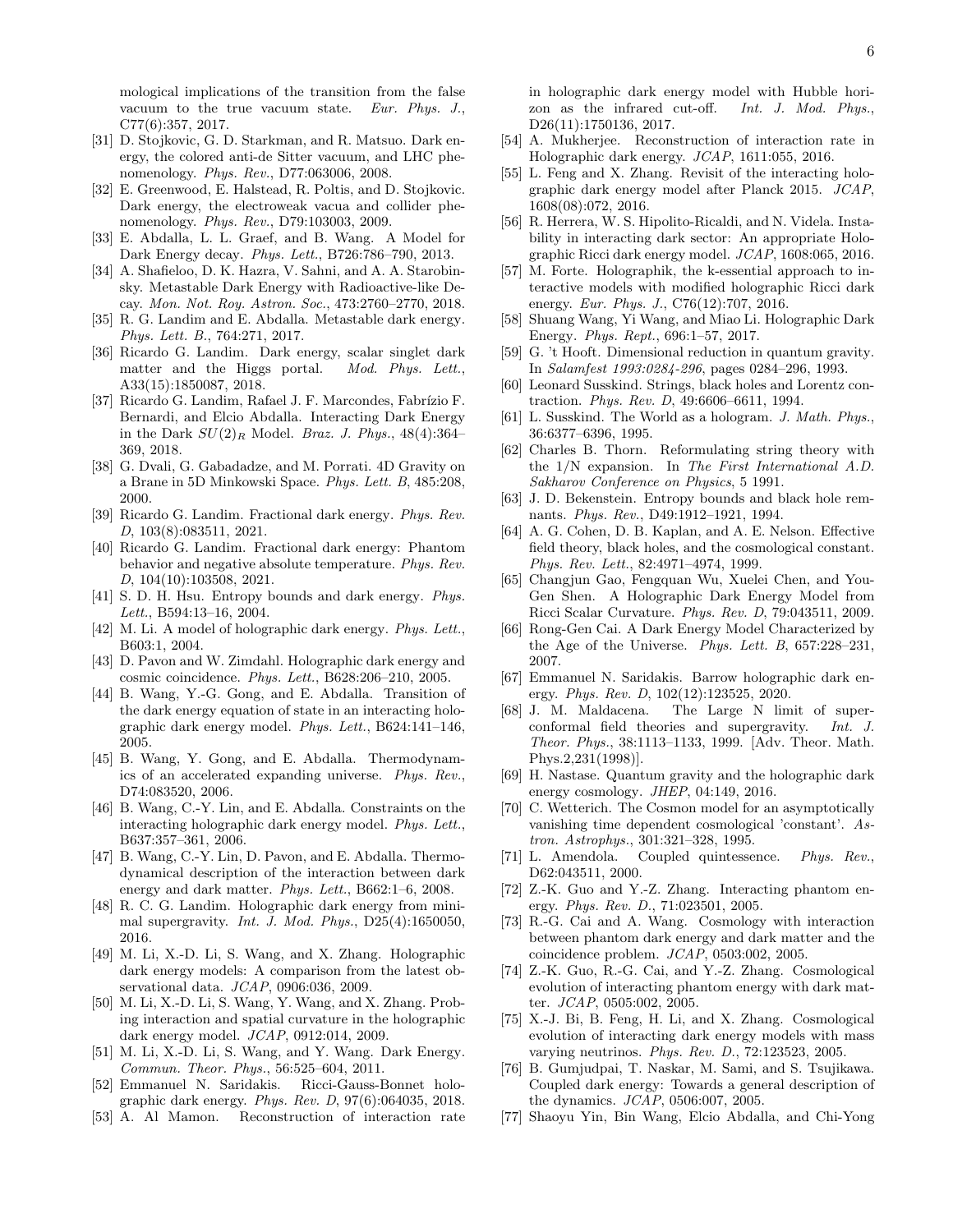Lin. The Transition of equation of state of effective dark energy in the DGP model with bulk contents. Phys. Rev. D, 76:124026, 2007.

- <span id="page-6-5"></span>[78] A. A. Costa, X.-D. Xu, B. Wang, E. G. M. Ferreira, and E. Abdalla. Testing the Interaction between Dark Energy and Dark Matter with Planck Data. Phys. Rev., D89(10):103531, 2014.
- [79] E. G. M. Ferreira, J. Quintin, A. A. Costa, E. Abdalla, and B. Wang. Evidence for interacting dark energy from BOSS. Phys. Rev., D95(4):043520, 2017.
- <span id="page-6-6"></span>[80] A. A. Costa, L. C. Olivari, and E. Abdalla. Quintessence with Yukawa Interaction. Phys. Rev., D92(10):103501, 2015.
- [81] R. C. G. Landim. Coupled tachyonic dark energy: a dynamical analysis. Int. J. Mod. Phys., D24:1550085, 2015.
- [82] R. C. G. Landim. Coupled dark energy: a dynamical analysis with complex scalar field. Eur. Phys. J., C76(1):31, 2016.
- <span id="page-6-10"></span>[83] A. A. Costa, X.-D. Xu, B. Wang, and E. Abdalla. Constraints on interacting dark energy models from Planck 2015 and redshift-space distortion data. JCAP, 1701(01):028, 2017.
- [84] R. J. F. Marcondes, R. C. G. Landim, A. A. Costa, B. Wang, and E. Abdalla. Analytic study of the effect of dark energy-dark matter interaction on the growth of structures. JCAP, 1612(12):009, 2016.
- [85] F. F. Bernardi and R. G. Landim. Coupled quintessence and the impossibility of an interaction: a dynamical analysis study. Eur. Phys. J., C77(5):290, 2017.
- <span id="page-6-4"></span>[86] B. Wang, E. Abdalla, F. Atrio-Barandela, and D. Pavon. Dark Matter and Dark Energy Interactions: Theoretical Challenges, Cosmological Implications and Observational Signatures. Rep. Prog. Phys., 79(9):096901, 2016.
- [87] G. R. Farrar and P. J. E. Peebles. Interacting dark matter and dark energy. Astrophys. J., 604:1–11, 2004.
- [88] S. Micheletti, E. Abdalla, and B. Wang. A Field Theory Model for Dark Matter and Dark Energy in Interaction. Phys. Rev., D79:123506, 2009.
- [89] W. Yang, N. Banerjee, and S. Pan. Constraining a dark matter and dark energy interaction scenario with a dynamical equation of state. Phys. Rev., D95(12):123527, 2017.
- [90] R. F. vom Marttens, L. Casarini, W. S. Hipólito-Ricaldi, and W. Zimdahl. CMB and matter power spectra with non-linear dark-sector interactions. JCAP, 1701(01):050, 2017.
- [91] Weiqiang Yang, Supriya Pan, and John D. Barrow. Large-scale Stability and Astronomical Constraints for Coupled Dark-Energy Models. Phys. Rev., D97(4):043529, 2018.
- [92] Andre A. Costa, Ricardo C.G. Landim, Bin Wang, and E. Abdalla. Interacting Dark Energy: Possible Explanation for 21-cm Absorption at Cosmic Dawn. Eur. Phys. J. C, 78(9):746, 2018.
- [93] W. Yang, S. Pan, E. Di Valentino, R. C. Nunes, S. Vagnozzi, and D. F. Mota. Tale of stable interacting dark energy, observational signatures, and the  $H_0$ tension. *JCAP*, 1809(09):019, 2018.
- [94] Ricardo G. Landim. Cosmological perturbations and dynamical analysis for interacting quintessence. Eur. Phys. J. C, 79(11):889, 2019.
- <span id="page-6-0"></span>[95] Sunny Vagnozzi, Luca Visinelli, Olga Mena, and

David F. Mota. Do we have any hope of detecting scattering between dark energy and baryons through cosmology? Mon. Not. Roy. Astron. Soc., 493(1):1139– 1152, 2020.

- <span id="page-6-1"></span>[96] German Olivares, Fernando Atrio-Barandela, and Diego Pavon. Observational constraints on interacting quintessence models. Phys. Rev. D, 71:063523, 2005.
- <span id="page-6-2"></span>[97] Eleonora Di Valentino, Alessandro Melchiorri, Olga Mena, and Sunny Vagnozzi. Interacting dark energy in the early 2020s: A promising solution to the  $H_0$  and cosmic shear tensions. Phys. Dark Univ., 30:100666, 2020.
- [98] Eleonora Di Valentino, Alessandro Melchiorri, Olga Mena, and Sunny Vagnozzi. Nonminimal dark sector physics and cosmological tensions. Phys. Rev. D, 101(6):063502, 2020.
- <span id="page-6-3"></span>[99] Matteo Lucca and Deanna C. Hooper. Shedding light on dark matter-dark energy interactions. Phys. Rev. D, 102(12):123502, 2020.
- <span id="page-6-7"></span>[100] A. A. Costa et al. J-PAS: forecasts on interacting dark energy from baryon acoustic oscillations and redshift-space distortions. Mon. Not. Roy. Astron. Soc., 488(1):78–88, 2019.
- [101] Riis R. A. Bachega, André A. Costa, E. Abdalla, and K. S. F. Fornazier. Forecasting the Interaction in Dark Matter-Dark Energy Models with Standard Sirens From the Einstein Telescope. JCAP, 05:021, 2020.
- [102] Andre A. Costa et al. The BINGO Project VII: Cosmological Forecasts from 21cm Intensity Mapping. 7 2021.
- [103] Linfeng Xiao, Andre A. Costa, and Bin Wang. Forecasts on interacting dark energy from the 21-cm angular power spectrum with BINGO and SKA observations. Mon. Not. Roy. Astron. Soc., 510(1):1495–1514, 2021.
- <span id="page-6-8"></span>[104] R. G. Landim et al. Constraints on interacting dark energy revisited. To appear, 2022.
- <span id="page-6-9"></span>[105] Jian-Hua He, Bin Wang, and Elcio Abdalla. Stability of the curvature perturbation in dark sectors' mutual interacting models. Phys. Lett., B671:139–145, 2009.
- <span id="page-6-11"></span>[106] M. B. Gavela, L. Lopez Honorez, O. Mena, and S. Rigolin. Dark Coupling and Gauge Invariance. JCAP, 11:044, 2010.
- [107] C.-P. Ma and E. Bertschinger. Cosmological perturbation theory in the synchronous and conformal Newtonian gauges. Astrophys. J., 455:7–25, 1995.
- <span id="page-6-12"></span>[108] J. Valiviita, E. Majerotto, and R. Maartens. Instability in interacting dark energy and dark matter fluids. JCAP, 0807:020, 2008.
- <span id="page-6-13"></span>[109] André Alencar da Costa. Observational Constraints on Models with an Interaction between Dark Energy and Dark Matter. PhD thesis, Universidade de São Paulo, 2014.
- <span id="page-6-14"></span>[110] Diego Blas, Julien Lesgourgues, and Thomas Tram. The cosmic linear anisotropy solving system (class). part ii: approximation schemes. Journal of Cosmology and Astroparticle Physics, 2011(07):034, 2011.
- <span id="page-6-15"></span>[111] George F. Smoot et al. Structure in the COBE differential microwave radiometer first year maps. Astrophys. J. Lett., 396:L1–L5, 1992.
- <span id="page-6-16"></span>[112] A. D. Miller, R. Caldwell, M. J. Devlin, W. B. Dorwart, T. Herbig, M. R. Nolta, L. A. Page, J. Puchalla, E. Torbet, and H. T. Tran. A measurement of the angular power spectrum of the cmb from  $l = 100$  to 400. Astrophys. J. Lett., 524:L1–L4, 1999.